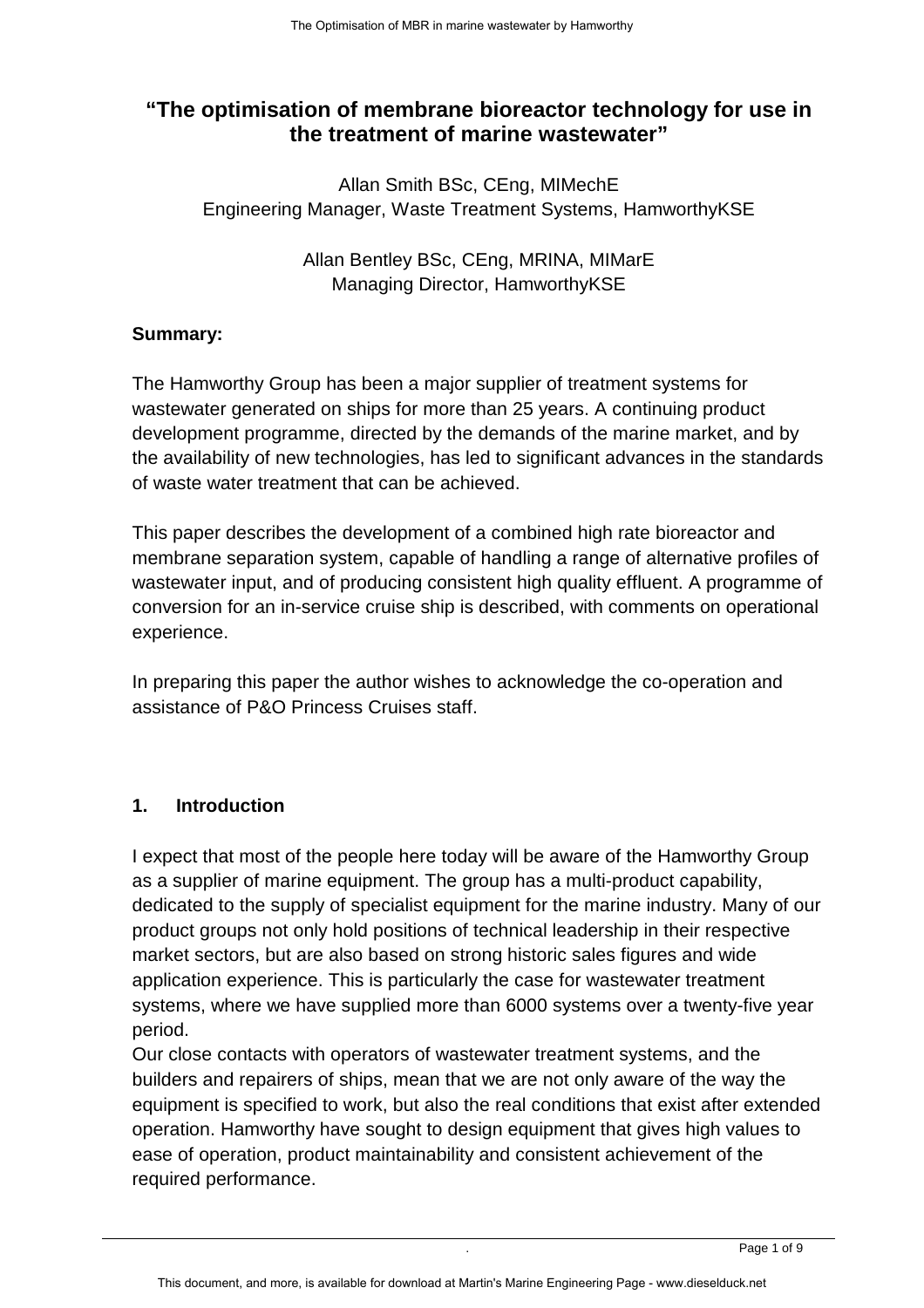In looking for the optimum solution to a system design problem we are not constrained by a company commitment to any particular technology. We are able to assess the widest possible range of available techniques, and choose those that are the most appropriate solution to the customer need. There is of course a high degree of expertise within the company in the handling and treating of wastewater, supported by academic and commercial in depth specialist knowledge where required.

## **2. Key agents for change**

For wastewater discharges there are a number of alternative standards that are either in force or under discussion. A complete discussion of these alternatives would be a subject for a separate paper, however it is apparent that conformance to IMO / USCG historic standards for treated sewage (black water) is not sufficient to meet the expectations of those responsible for regulating some coastal waters. The demand for cruise ship visits to areas of great natural beauty and plentiful wild life has produced a heightened sensitivity to waste discharges. Monitoring of discharge water quality, and enforcement and penalties in the event of nonconformance to regulations is now the norm for the Alaskan area. We can expect similar action in other coastal waters where regional and national authorities have strong concerns for the protection of the marine environment.

Conformance to the regulatory requirements is not only driven by the penalties that may be imposed by authorities, but also by the strong negative marketing image of publicity following the identification of unacceptable discharges.

### **3. Definition of the waste water problem**

One difficulty in establishing a suitable design of treatment system is to establish a clear definition of the wastewater to be treated. Ideally the treatment system should handle the aggregate of black water, sanitary grey water, laundry water and water from galleys, however for some of the waste streams the quality and quantity of the water can vary considerably depending on the system design. Each waste water system needs individual assessment to determine the necessary treatment processes, pre-treatment may be necessary for some waste streams, ie fat and grease removal from galley waste water. Consideration needs to be given to the strength of the waste, to at least define the level of waste degradation and solids removal necessary to meet the required discharge standards. We have chosen to design the basic process to meet the US standards for

discharge of treated waters to inland waters, given in the Code of Federal Regulations Title 40 Part 133.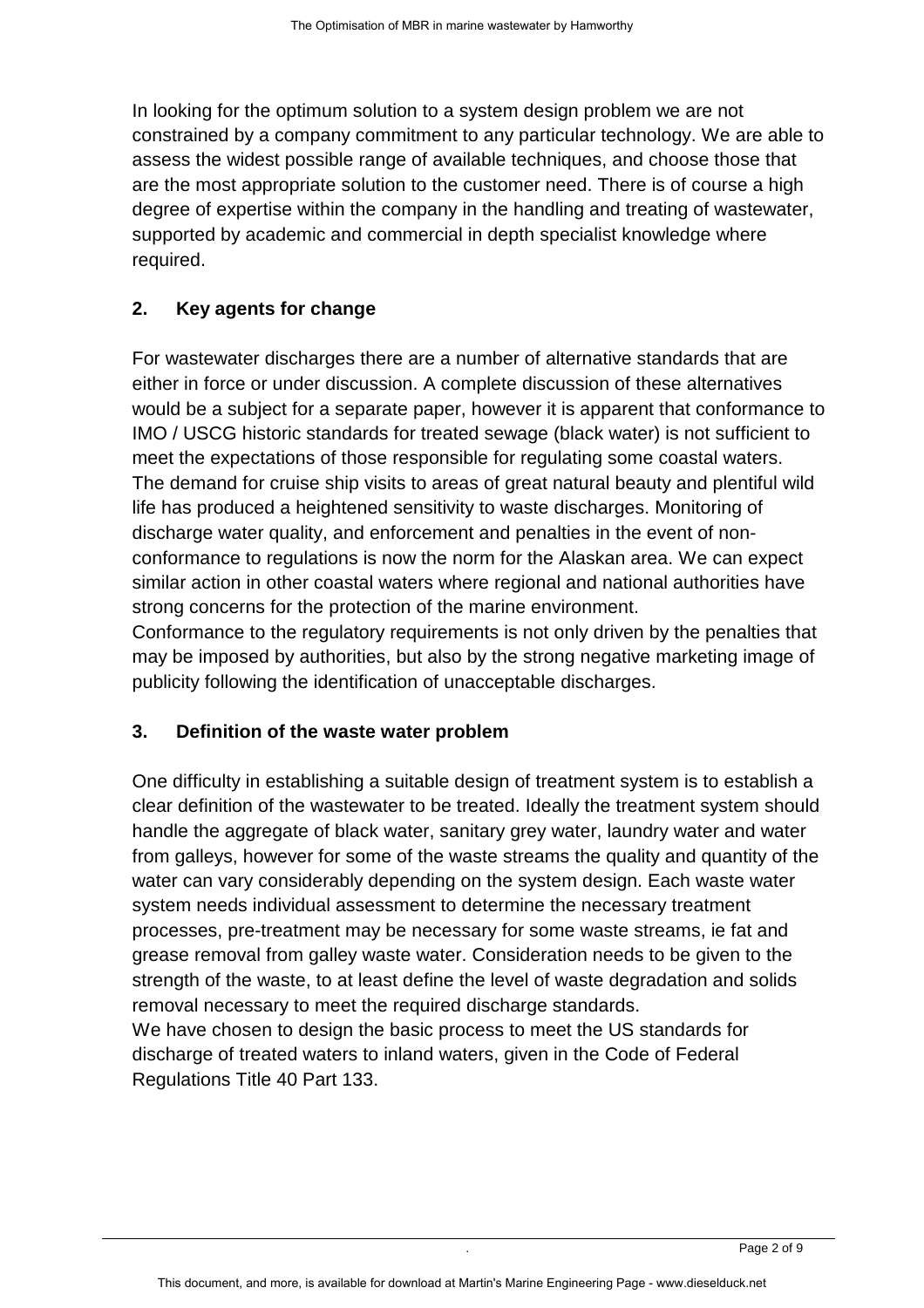|                         | <b>Units</b> | <b>IMO</b>               | <b>USCG</b>  | 40 CFR 133        |
|-------------------------|--------------|--------------------------|--------------|-------------------|
|                         |              | 10 day ave               | 10 day ave   | 30 day ave        |
| <b>Suspended Solids</b> | mg/l         | 50 (100 at sea)          | 150          | 30                |
| BOD <sub>5</sub>        | mg/l         | 50                       | Not required | 30                |
| <b>Faecal Coliform</b>  | count/100ml  | 250                      | 200          | $20$ (see note)   |
| pH                      |              | Not required             | Not required | 6.0 to 9.0        |
| Chlorine                | mg/l         | As low as<br>practicable | Not required | $10.0$ (see note) |

Note: Test methods and averages vary in definition dependent upon test authority, Faecal Coliform and Chlorine limits are not part of 40 CFR 133, but additional requirements of the "Murkowski regulation".

With the limits on Faecal Coliform, and Chlorine added into the preceding table the treated water meets the requirements proposed for waste water discharges in the Federal cruise ship legislation section 1404 ("Murkowski regulation"), and the Alaskan State legislation HB 260.

In addition to defining the standard of quality for the primary discharge of treated water any secondary discharges from the treatment system need to be identified, quantified and management / disposal strategies identified. These may include gas / vapour emissions, solid material / screenings with variable moisture content, and primarily liquid / slurry waste. The best option for dealing with each secondary waste will depend on the characteristics of the vessel that the treatment system is installed in. For instance, is there available incinerator capacity to deal with the volume of screenings, is there storage capacity to allow the holding of any generated slurry between discharge opportunities?

There may also be the possibility of using the treated wastewater to eliminate some other water treatment requirement, for instance use as compensating ballast that can be discharged to sea in port areas without the risk of introducing alien species.

## **4. Assessment and choice of appropriate technology**

The wastewater contains a variety of contaminants, some being soluble and others being in a variety of solid forms, and which may be non-biodegradable, or with varying degrees and rates of biodegradability. In selecting a treatment process the ability to handle the complete range of contaminating materials needs to be carefully considered. This is not only from the aspect of generating a treated waste stream in conformance to the requirements, but also the amount and quality of secondary waste, and the reliability of the system when operating with the complete range of contaminants.

There are a wide variety of processes available, some developed to treat municipal or small community wastewater, and others designed to deal with industrial waste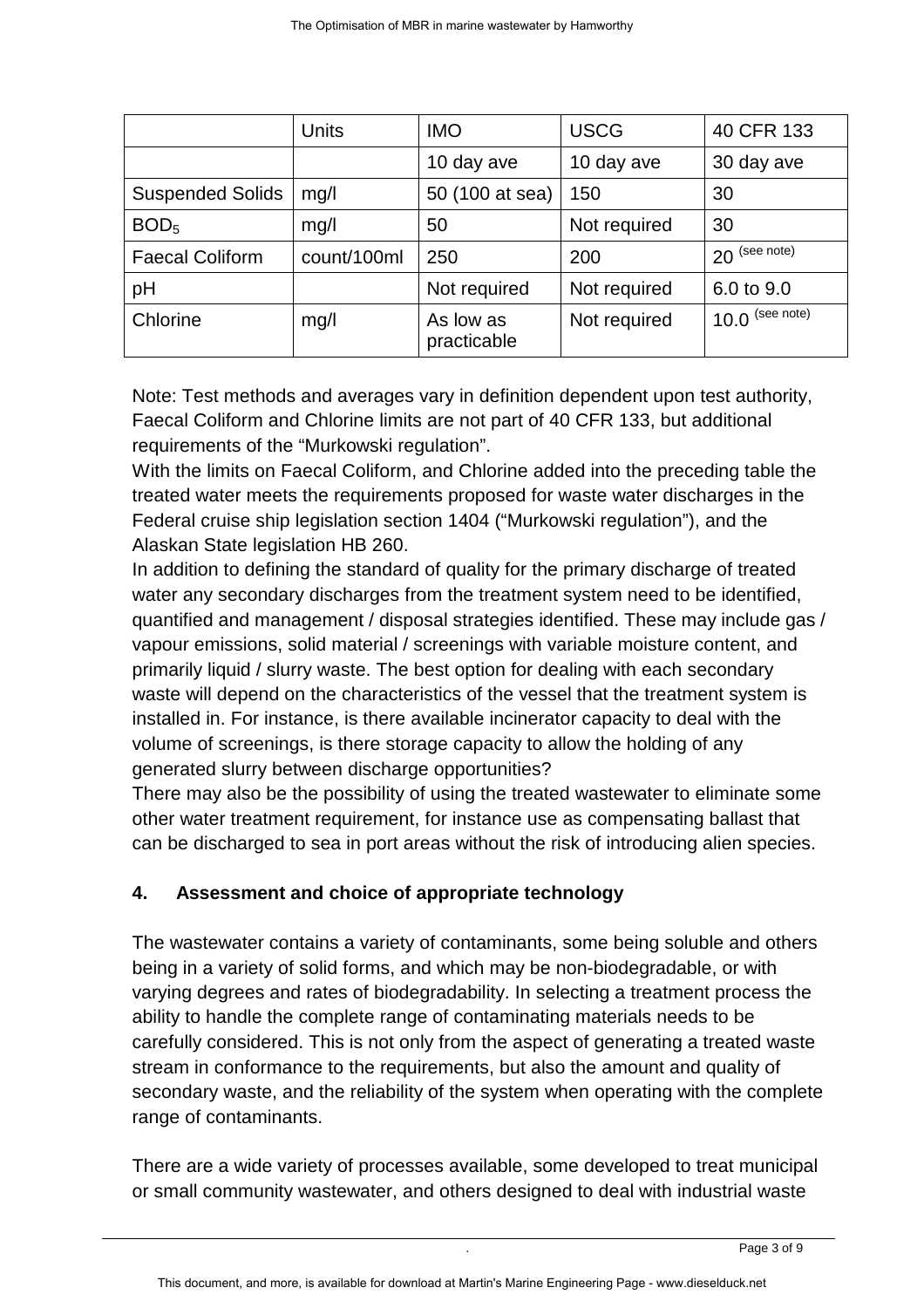streams. Particulate matter may be separated out, using filtration or settling, possibly assisted by dosing with a flocculent agent. Settling can be by gravity, or assisted by a centrifuge or decanter. Chemical processes, using dosing or electrochemical oxidant sources, may be used to convert contaminating material into compounds that may be benign and/or more easily separated from the liquid phase. The most commonly used means of reducing the amount of organic contaminating material is to degrade by aerobic biological action, reducing organic material to principally water and carbon dioxide. In order to achieve the required standards of discharge water quality most practical systems use more than one technique to deal with the range of materials in the wastewater.

Almost all the possible treatment processes require a separation stage, to retain suspended solids within the treatment system. This is a critical choice, as it is likely to be the part of the process that regulates the process capacity. Particularly for the biological treatment processes membrane separation technology has been adopted, generally using low-pressure membranes. A full discussion of the merits of the alternative types of available low-pressure membranes for use with biological treatment systems would be somewhat lengthy. However it is worth noting the generic types of membrane available, and their applicability to the two principle methods of application:

| Membrane type     | Method of application                                 | Advantages                                                                                 |  |
|-------------------|-------------------------------------------------------|--------------------------------------------------------------------------------------------|--|
| <b>Flat sheet</b> | Submerged in tank, air<br>induced cross flow          | Low membrane surface turbulence,<br>membranes within dimensions of<br>the treatment tank   |  |
|                   | Sidestream in module<br>casings, pumped cross<br>flow | Good membrane surface<br>turbulence, modules can be<br>removed with system in service      |  |
| Tubular           | Submerged in tank, air<br>induced cross flow          | Fair membrane surface turbulence,<br>membranes within dimensions of<br>the treatment plant |  |
|                   | Sidestream in module<br>casings, pumped cross<br>flow | Excellent membrane surface<br>turbulence, modules can be<br>removed with system in service |  |
| Hollow fibre      | Submerged in tank                                     | Poor membrane surface turbulence,<br>membranes within dimensions of<br>the treatment tank  |  |

Submerging the membrane in the process tank has the benefit of minimising the volume of the system. However use of membranes in a side stream installation allows better control of surface fouling by turbulence in the cross flow, and allows either insitu cleaning or replacement of membrane modules with the system remaining operational.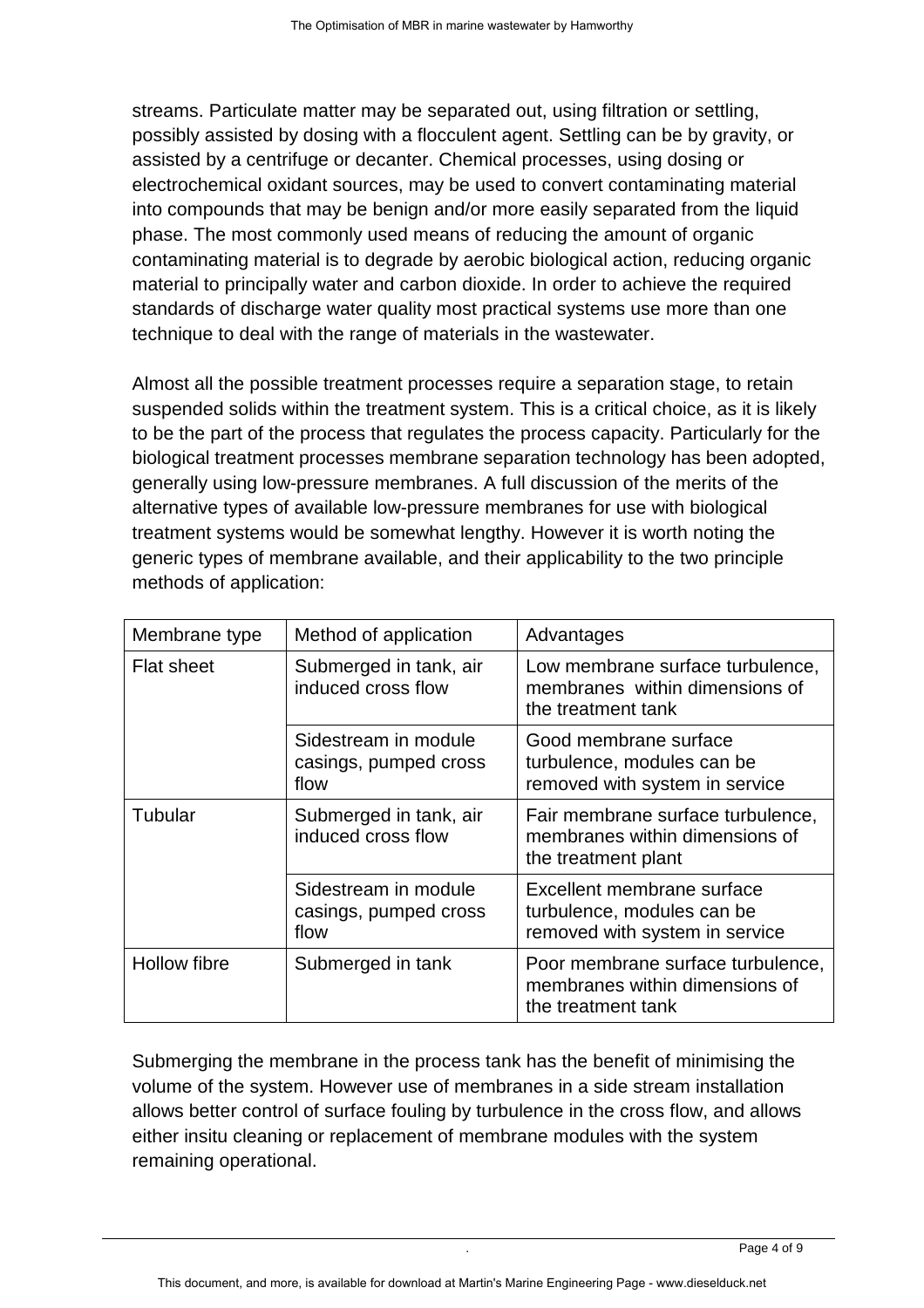### **5. Hamworthy design**

The design team at Hamworthy KSE has a high degree of expertise in the design of biological digestion units for wastewater, particularly aerobic digesters. The development of a high rate biological digester, using a physical barrier including a suitable membrane for clarification, is a natural evolution of familiar technology. In addition the extensive experience of marine applications in the team has ensured that design options selected conform to the requirements of shipboard operation. A bioreactor operating with a biomass suspended solids of around 20 g/l is capable of achieving very significant rates of organic material reduction, measured both as BOD<sub>5</sub> and COD. The rate of organic sludge growth is related to the ratio between the organic content of the incoming flow to the amount of active biomass in the bioreactor. The use of relatively high levels of biomass suspended solids ensures that this ratio is kept low, and the resulting rate of organic sludge growth is also very low.

The incoming wastewater also contains non-biodegradable solids (or with very slow rates of degradation), typically plastics, grit, hair, fibres and some types of greases. These need to be removed from the system, by periodic desludging, or by extraction through a suitable screening system.



Hamworthy have chosen to use tubular membranes, using 8 mm nominal bore tubes, mounted into 200 mm nominal diameter fibre reinforced casings. The membranes are rated in the ultra-filtration range, with a nominal pore size of 40 nano metres. These are used in side stream mode, with cross flow generated by centrifugal pumps.

Control of non-biodegradable material, or slow to degrade fibrous material, is by self cleaning filter, operating with an aperture size of 200 to 400 micron depending on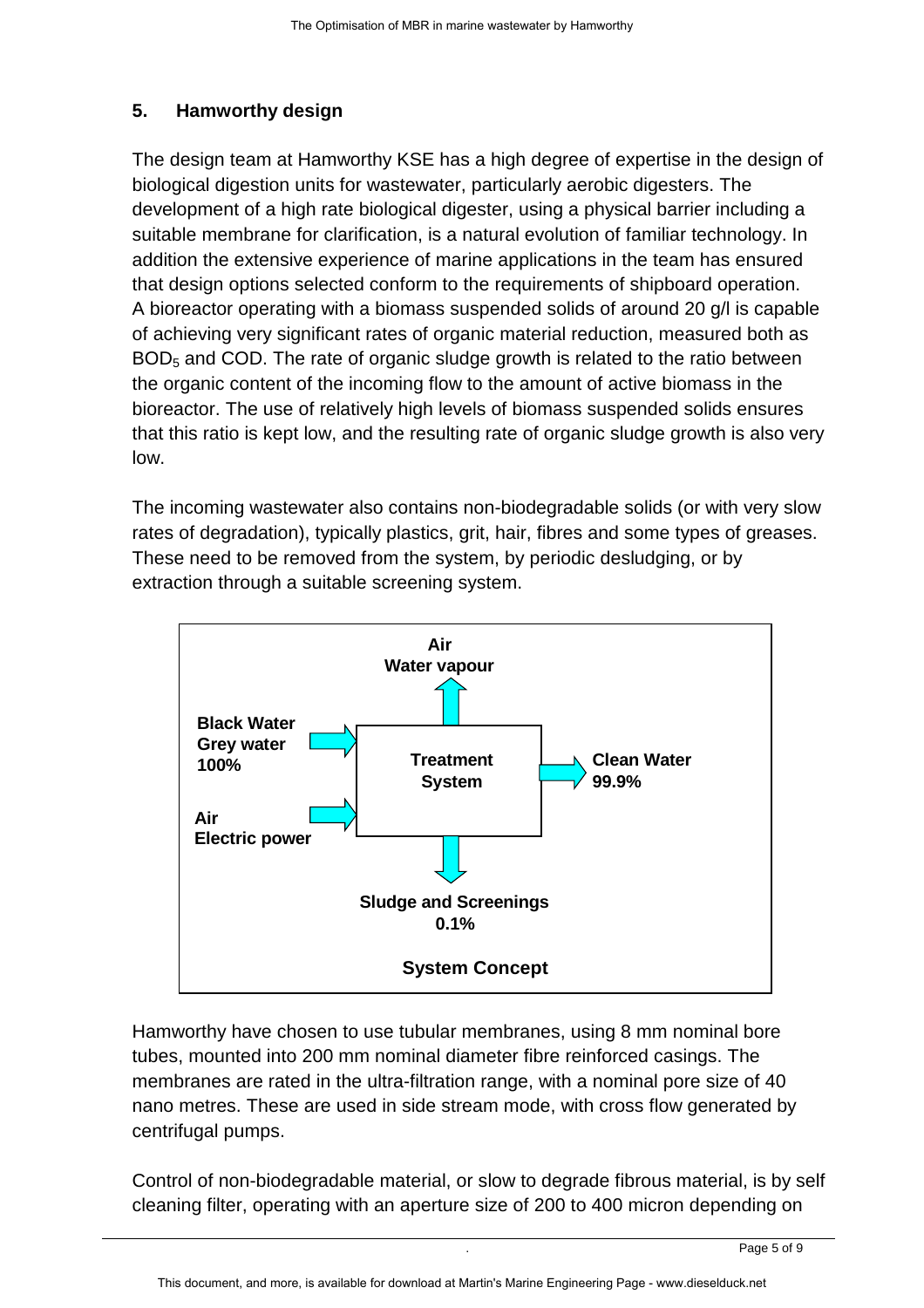

the application. The system is arranged with a primary bioreactor, operating aerobically and reducing the incoming organic material by the action of the

concentrated biomass, with a self cleaning filter in the transfer to a second stage reactor. The cross flow pumps draw from this second stage and pump through the membrane modules, returning a proportion of concentrated biomass to the primary bioreactor to maintain a balanced biomass.

### **6. Proving the system**

Hamworthy KSE has operated a membrane bioreactor plant at our Poole site for about one year, arranged as a large-scale pilot plant treating about 30 tons per day of wastewater. The feed is municipal sewage, somewhat weaker in organic strength than vacuum collected sewage, but equivalent to the combined sewage and grey water mix on an average passenger vessel. Comparison with shipboard conditions has shown that significantly higher amounts of paper fibres are present in the ship's system than in the municipal sewage. Additional toilet paper has therefore been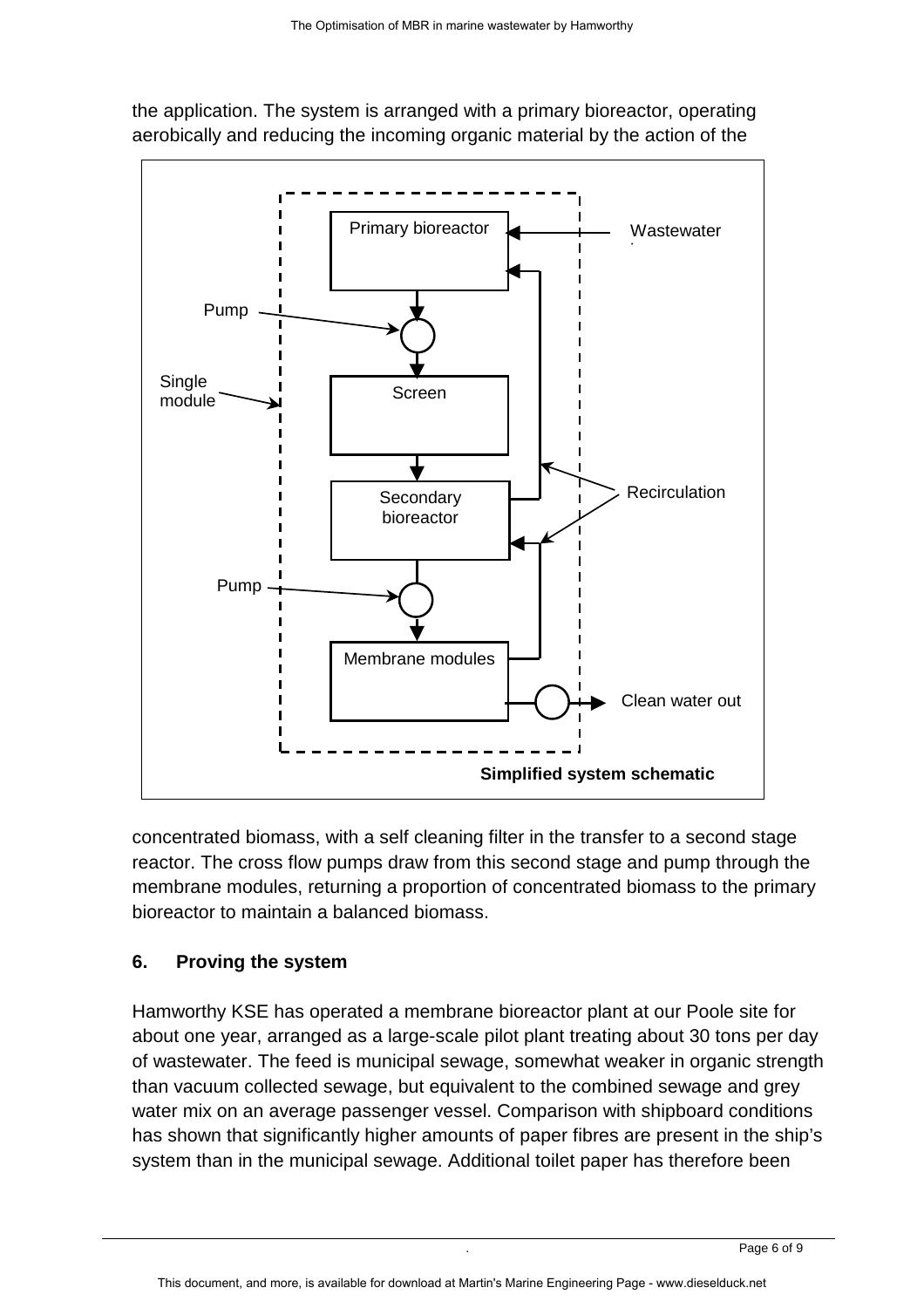added to the trial plant feed obtain representative conditions. Results over 12 week monitored period have been:

|                     | Average           | Maximum single value |
|---------------------|-------------------|----------------------|
| Suspended solids    | $7$ mg/l          | $10$ mg/l            |
| BOD <sub>5</sub>    | $5 \text{ mg/l}$  | $7$ mg/l             |
| <b>COD</b>          | $22$ mg/l         | $30$ mg/l            |
| Coliform            | 3 counts / 100 ml | 8 counts / 100 ml    |
| Fats, oils, greases |                   | Less than 10 mg/l    |

The pilot plant is being maintained in operation to test process and auxiliary system options to confirm performance under controlled conditions prior to shipboard use. It has been used to confirm start up procedures, which we have found to be relatively simple. We have also established data for low or zero feed periods, followed by immediate full load operation.

## **7. Shipboard installation**

A nominal 60 ton per day membrane bioreactor has been installed on the Princess Cruises' vessel "Sun Princess", treating black and grey water. This was assembled into the ship over a six week period commencing 4 April 2001, and commenced operation from mid May 2001. Results of testing of the treated water discharged over a ten week period of operation commencing 28 May are:

|                  | Average           | Maximum single value |
|------------------|-------------------|----------------------|
| Suspended solids | $18$ mg/l         | $32 \text{ mg/l}$    |
| BOD <sub>5</sub> | $12$ mg/l         | $15 \text{ mg/l}$    |
| COD              | $113$ mg/l        | 117mg/l              |
| Coliform         | 4 counts / 100 ml | 7 counts / 100 ml    |

These results are well inside any current regulatory levels, including Alaskan State HB 260. Additionally the results are also inside the levels proposed in the US Federal Bill HR 5666 Section 1404 (the Murkowski proposals). Completion of IMO and USCG certification testing is expected by the end of September.

During this initial period of operation we have noted a variety of conditions that the system has experienced, well outside those predicted.

- Temperature of the influent black water up to 70 degrees centigrade (design allowed for up to 55 degrees centigrade)
- Chlorine content of grey water above 5 mg/l for short periods, and at 1.5 mg/l for extended periods (design based on up to 0.5 mg/l)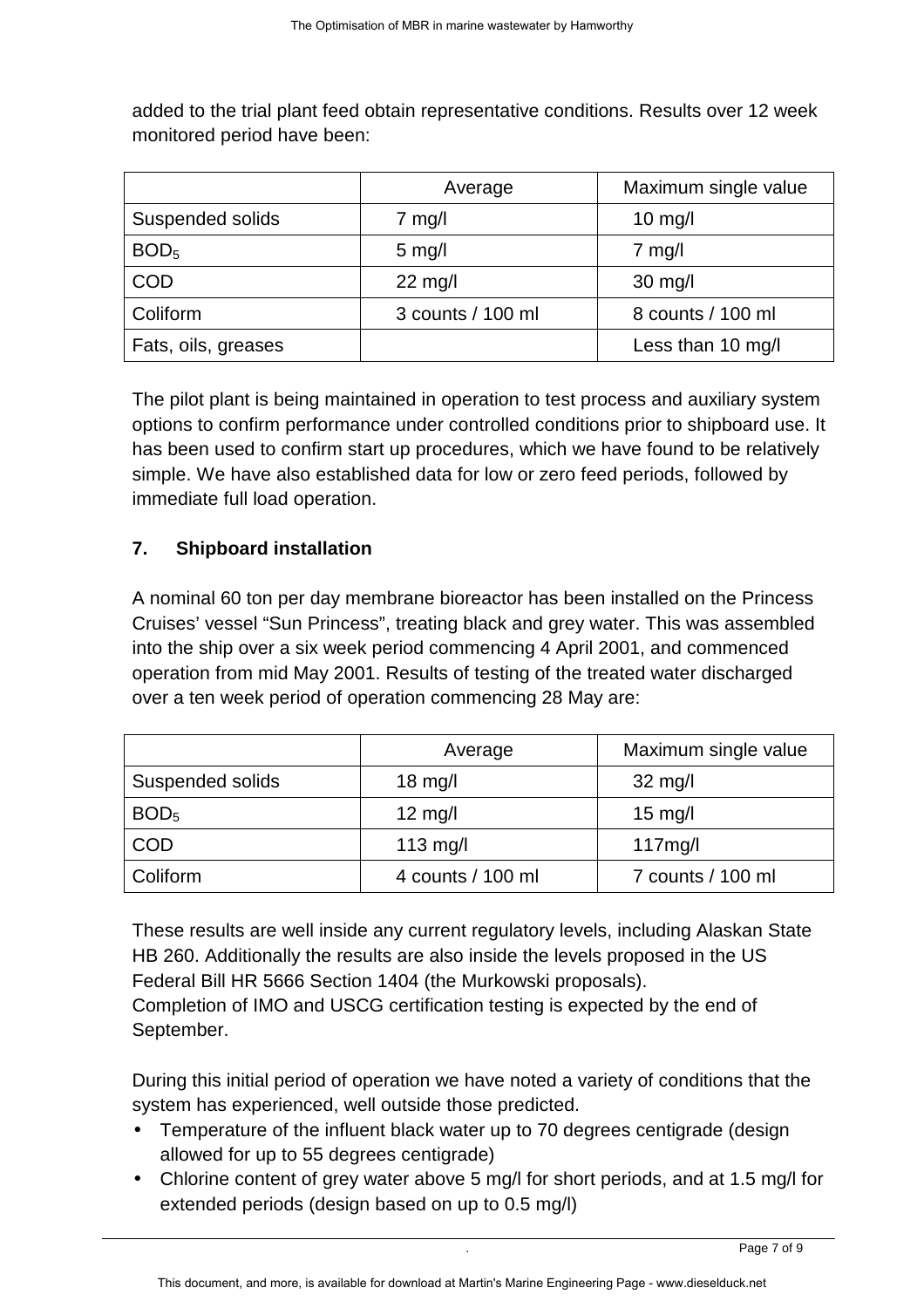- Fats, oils and greases from galley waste water fed to the grey water collection system
- Cellulose fibres from paper in higher concentrations than predicted, with a pronounced tendency to stick together after initial breakdown

The system has handled these conditions well, giving good confidence in the robustness of the process.

## **8. Concluding remarks**

The system developed has been shown to be capable of treating combined wastewater streams on generated on board ships to the highest effluent quality standards.

It is available as a complete modular package, minimising installation costs when used in new building or major ship conversion / upgrade projects. It is also particularly well suited to installation into existing vessels by conversion of existing traditional biological treatment units using the extended aeration activated sludge process. Where these original systems were adequately sized for the effective treatment of black water only it is generally possible to convert to a membrane bioreactor capable of treating all black and grey water, with only a small amount of additional space being required for additional system elements. Hamworthy KSE have recognised the special difficulties and challenges in meeting the diverse conversion project requirements. Suitable specialist project management, design and fieldwork teams have been set up to match the particular skills needs of the conversion, new build and upgrade requirements of the marine market.